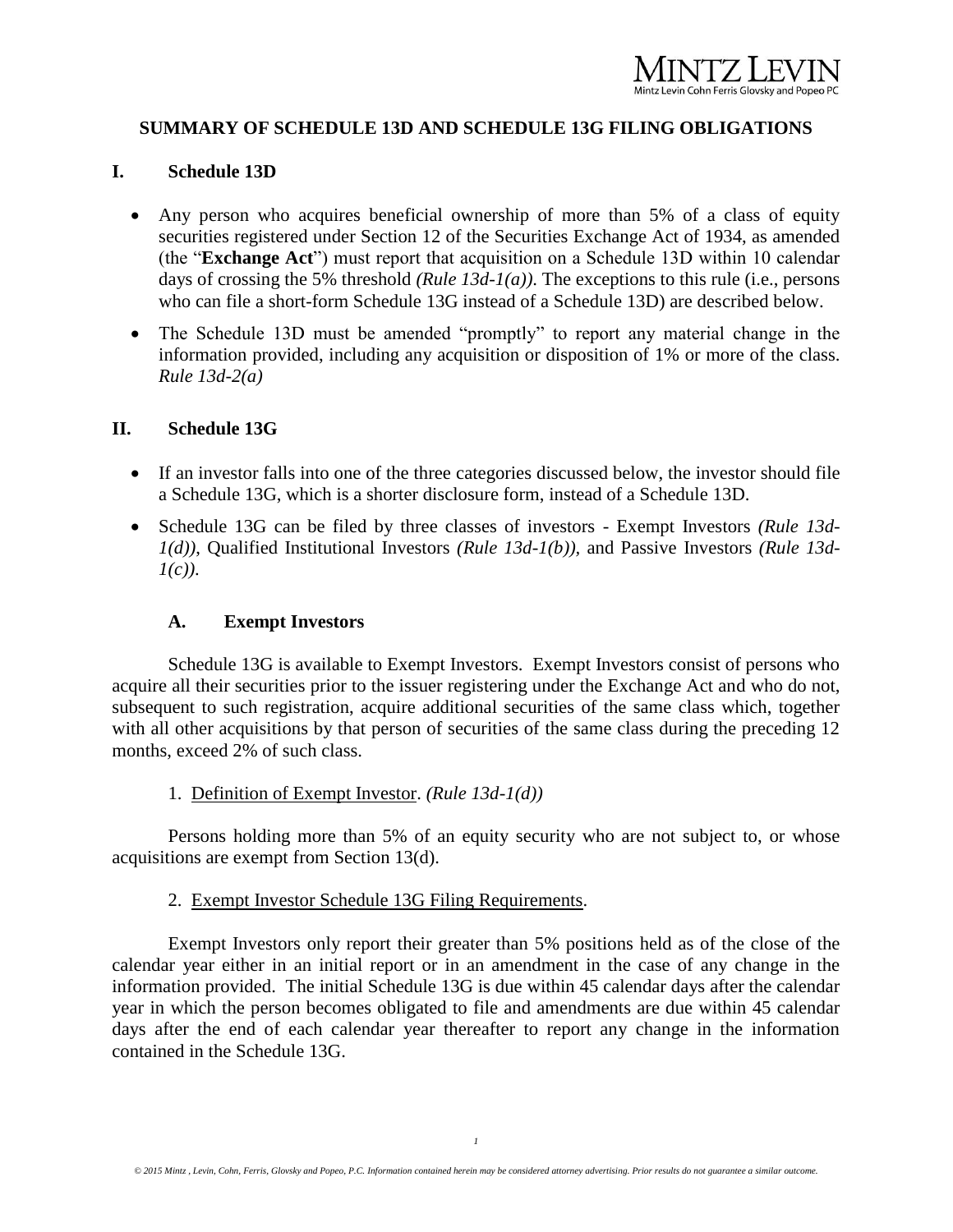# Mintz Levin Cohn Ferris Glovsky and Popeo PC

## **B. Qualified Institutional Investors**

Schedule 13G is available to specified institutional investors ("**Qualified Institutional Investors**") that acquired or hold the securities in the ordinary course of business and without a purpose or effect or in connection with a transaction having a purpose or effect, of changing or influencing control of the issuer.

- 1. Definition of Qualified Institutional Investor. *(Rule 13d-1(b))*
	- a) a broker or dealer registered under Section 15 of the Exchange Act;
	- b) a bank as defined in Section 3(a)(6) of the Exchange Act;
	- c) an insurance company as defined in Section  $3(a)(19)$  of the Exchange Act;
	- d) an investment company registered under Section 8 of the Investment Company Act of 1940;
	- e) an investment adviser registered under Section 203 of the Investment Advisers Act of 1940 or under the laws of any state;
	- f) an employee benefit plan or pension fund that is subject to ERISA, a state or local governmental employee benefit plan or an endowment fund;
	- g) a parent holding company or control person, provided that the parent or control person must not own directly, or indirectly through an ineligible entity or affiliates, more than 1% of the subject company's stock and must not be seeking to change or influence control of the subject company;
	- h) a savings association as defined in Section 3(b) of the Federal Deposit Insurance Act;
	- i) a church plan that is excluded from the definition of the Investment Company Act of 1940 by Section 3(c)(14);
	- j) a non-U.S. institution that is the functional equivalent of any of the institutions listed above, so long as the non-U.S. institution is subject to a regulatory scheme that is substantially comparable to the regulatory scheme applicable to the equivalent U.S. institution; and
	- k) a group, provided that all the members are persons specified in (a) through (j) above.

### 2. Qualified Institutional Investor Schedule 13G Filing Requirements.

Qualified Institutional Investors only report their greater than 5% positions held as of the close of the calendar year either in an initial report or in an amendment in the case of any change in the information provided. However, if prior to the end of the calendar year the Qualified Institutional Investor owns more than 10% as of the close of any month, a Schedule 13G must be filed or amended within 10 calendar days reporting the holdings as of the close of the month. After crossing the 10% threshold, Qualified Institutional Investors must file an amendment to their Schedule 13G within 10 calendar days following the close of the month to report any ownership change of 5% or more as of the close of the month.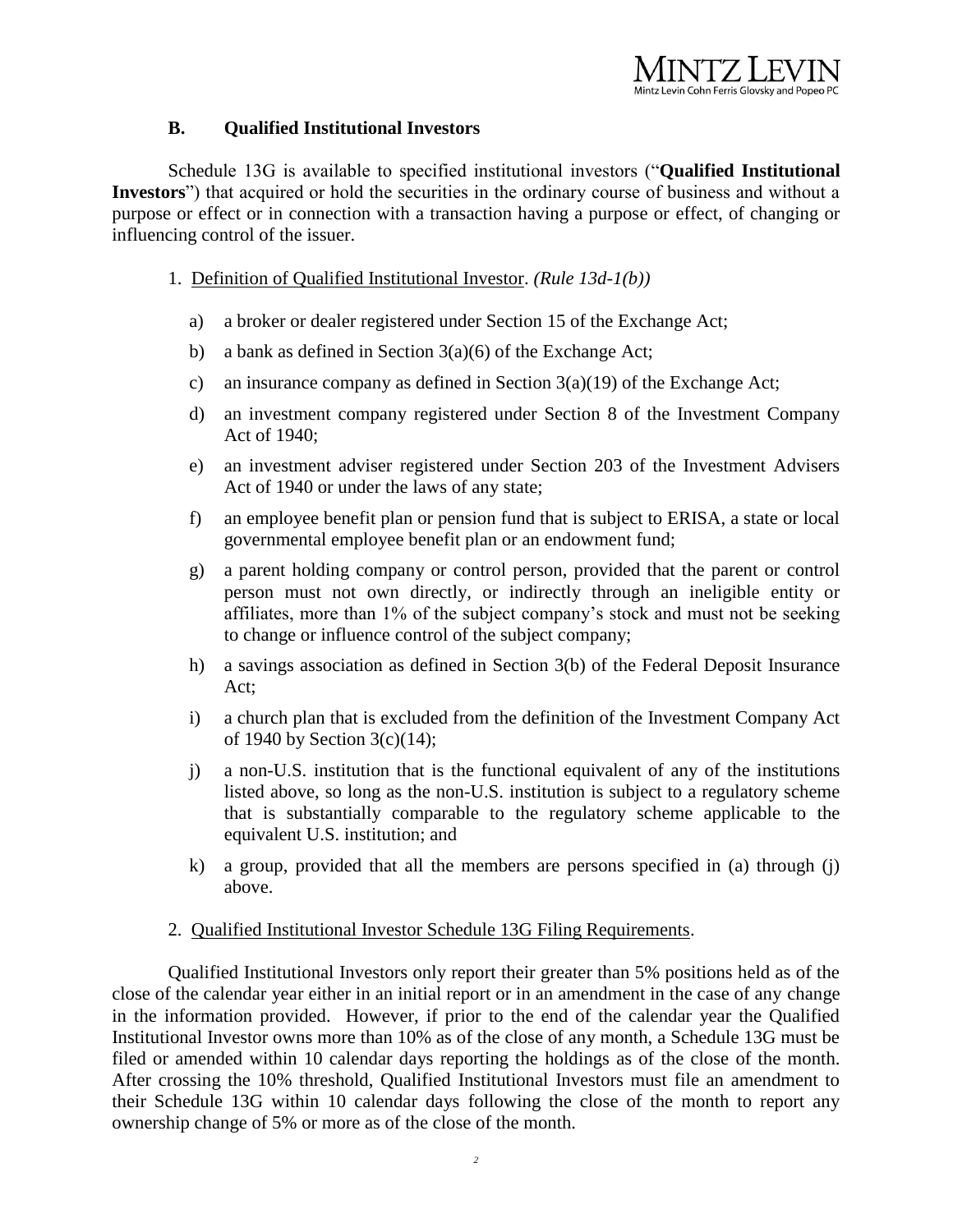## **C. Passive Investors**

Persons not seeking to acquire or influence "control" of the issuer and who own less than 20% of the class of securities are "**Passive Investors**". Effective February 17, 1998 the Securities and Exchange Commission (the "**SEC**") added the Passive Investor as a category eligible to file on Schedule 13G. Before that time, a Passive Investor had to use the long-form Schedule 13D to report accumulations and changes in stock holdings.

## 1. Definition of Passive Investor. *(Rule 13d-1(c))*

The term "Passive Investor" means shareholders beneficially owning more than 5% of the class of registered securities and who can certify that the securities were not acquired or held for purpose of and do not have the effect of changing or influencing the control of the issuer of such securities and were not acquired in connection with or as a participant in any transaction having such purpose or effect. The SEC has taken the position that neither a director nor an officer of an issuer can be a Passive Investor.

- 2. Passive Investor Schedule 13G Filing Requirements.
	- Initial Schedule 13G. An initial Schedule 13G must be filed within 10 calendar days of crossing the 5% threshold (instead of within 45 calendar days after calendar year end).
	- Amendments to Schedule 13G.
		- $\circ$  An amendment is required to be filed promptly on crossing the 10% threshold (instead of within 10 calendar days following the close of the month).
		- o After crossing the 10% threshold, prompt amendments are required every time the Passive Investor increases or decreases ownership by 5% (instead of within 10 calendar days following the close of the month).
		- o In any event, an amendment to the Schedule 13G is required within 45 calendar days after the end of the calendar year to report any change in previously disclosed information.

### 3. Loss of Schedule 13G Eligibility for A Passive Investor.

- Loss of Schedule 13G eligibility occurs when a Passive Investor acquires 20% or more of the class or if the person no longer passively holds their shares.
- If the person acquires 20% or more of the class or no longer passively holds their shares, a Schedule 13D is due within 10 calendar days and the person is not permitted to vote the shares or acquire more shares during the period of time beginning from the change in investment purpose or the acquisition of 20% until 10 days after the Schedule 13D is filed.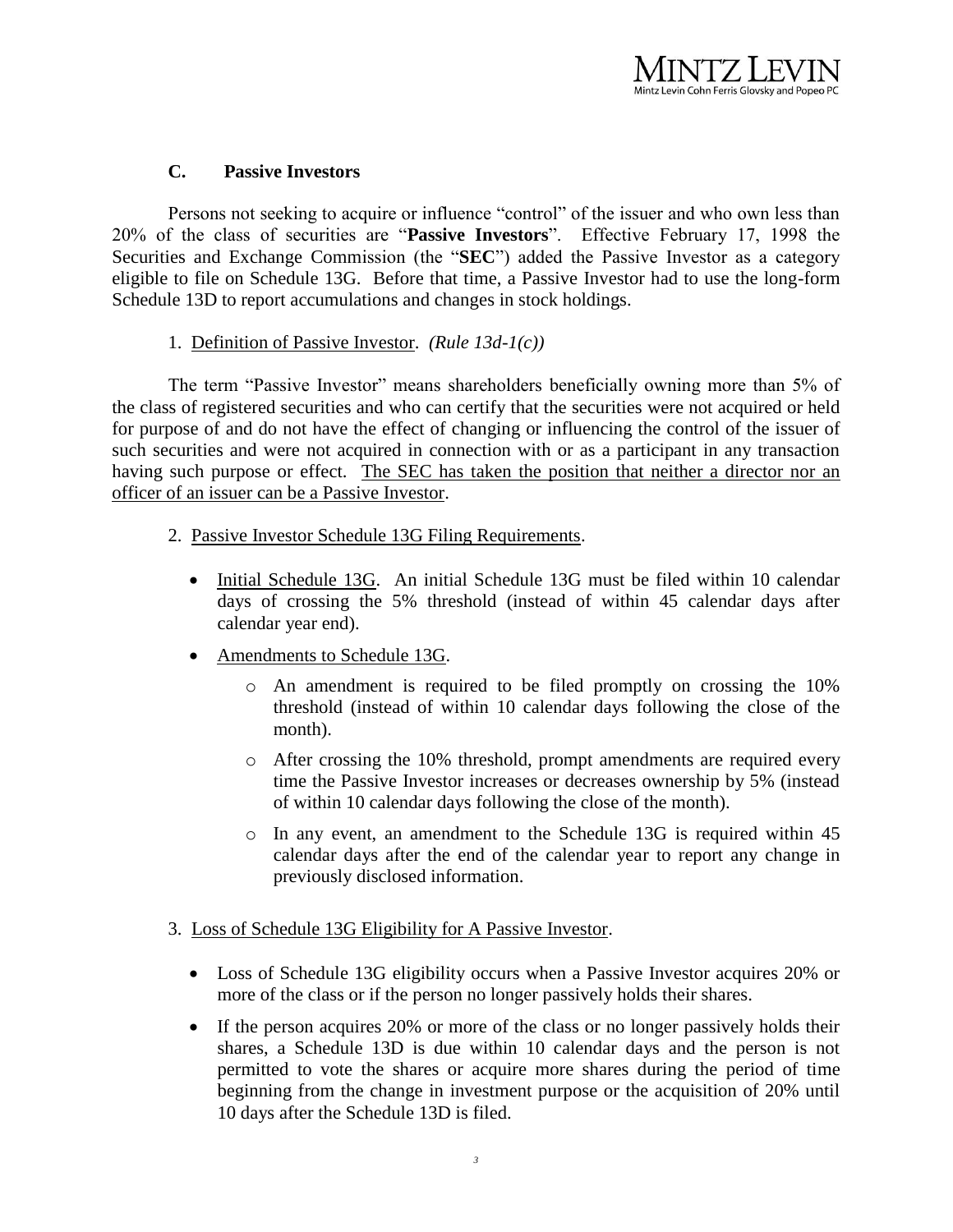

## **III. Definition of "Promptly" for Schedule 13D and 13G Filings**

The determination of what constitutes "promptly" is based upon the facts and circumstances surrounding the materiality of the change in information triggering the filling obligation and the filing person's previous disclosures. Any delay beyond the date the filing can reasonably be made may not be considered prompt.

## **IV. Table Summary**

Attached hereto is a summary of the Schedule 13D and Schedule 13G filing obligations presented in a table format for your reference.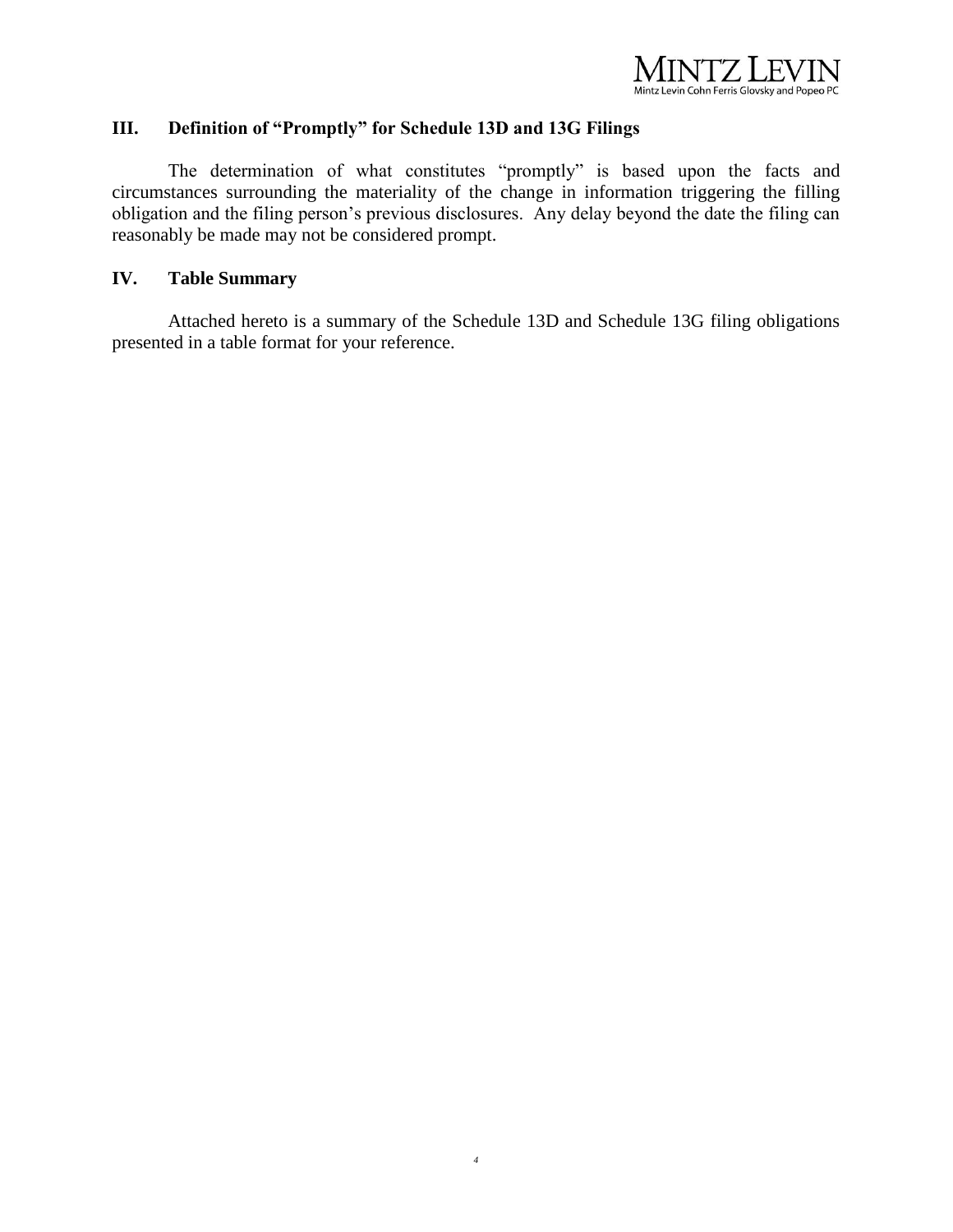| <b>Issue</b>           | <b>Schedule 13D</b>                                           | <b>Schedule 13G</b>                                                                                                                       |
|------------------------|---------------------------------------------------------------|-------------------------------------------------------------------------------------------------------------------------------------------|
| <b>Person Required</b> | Any person acquiring more than 5% of an equity security. Rule | Qualified Institutional Investors: Defined as a person who acquired                                                                       |
| to File:               | $13d-1(a)$                                                    | the securities in the ordinary course of business and not with the                                                                        |
|                        |                                                               | purpose nor with the effect of changing or influencing the control of                                                                     |
|                        |                                                               | the issuer, and such person is (A) a broker or dealer registered under                                                                    |
|                        |                                                               | Section 15 of the Exchange Act; (B) a bank as defined in Section                                                                          |
|                        |                                                               | $3(a)(6)$ of the Exchange Act; (C) an insurance company as defined in                                                                     |
|                        |                                                               | Section $3(a)(19)$ of the Exchange Act; (D) an investment company                                                                         |
|                        |                                                               | registered under Section 8 of the Investment Company Act of 1940;                                                                         |
|                        |                                                               | (E) an investment adviser registered under Section 203 of the                                                                             |
|                        |                                                               | Investment Advisers Act of 1940 or under the laws of any state; (F)                                                                       |
|                        |                                                               | an employee benefit plan or pension fund that is subject to ERISA, a                                                                      |
|                        |                                                               | state or local governmental employee benefit plan or an endowment                                                                         |
|                        |                                                               | fund; (G) a parent holding company or control person, provided that                                                                       |
|                        |                                                               | the parent or control person must not own directly, or indirectly                                                                         |
|                        |                                                               | through an ineligible entity or affiliates, more than 1% of the subject<br>company's stock and must not be seeking to change or influence |
|                        |                                                               | control of the subject company; (H) a savings association as defined                                                                      |
|                        |                                                               | in Section $3(b)$ of the Federal Deposit Insurance Act; (I) a church                                                                      |
|                        |                                                               | plan that is excluded from the definition of the Investment Company                                                                       |
|                        |                                                               | Act of 1940 by Section $3(c)(14)$ ; (J) a non-U.S. institution that is the                                                                |
|                        |                                                               | functional equivalent of any of the institutions listed above, so long                                                                    |
|                        |                                                               | as the non-U.S. institution is subject to a regulatory scheme that is                                                                     |
|                        |                                                               | substantially comparable to the regulatory scheme applicable to the                                                                       |
|                        |                                                               | equivalent U.S. institution; or $(K)$ a group, provided that all the                                                                      |
|                        |                                                               | members are persons specified in (A) through (J). Rule $13d-1(b)$                                                                         |
|                        |                                                               |                                                                                                                                           |
|                        |                                                               | <b>Exempt Investors:</b> Persons holding more than 5% of an equity                                                                        |
|                        |                                                               | security who are not subject to, or whose acquisitions are exempt                                                                         |
|                        |                                                               | from Section 13(d). Rule $13d-1$ (d)                                                                                                      |
|                        |                                                               | Passive Investors: Any person acquiring more than 5% but less than                                                                        |
|                        |                                                               | 20% of an equity security and did not acquire such securities with a                                                                      |
|                        |                                                               | purpose or effect of changing or influencing control of the issuer or                                                                     |
|                        |                                                               | in a transaction having that effect. Rule $13d-1(c)$                                                                                      |
|                        |                                                               |                                                                                                                                           |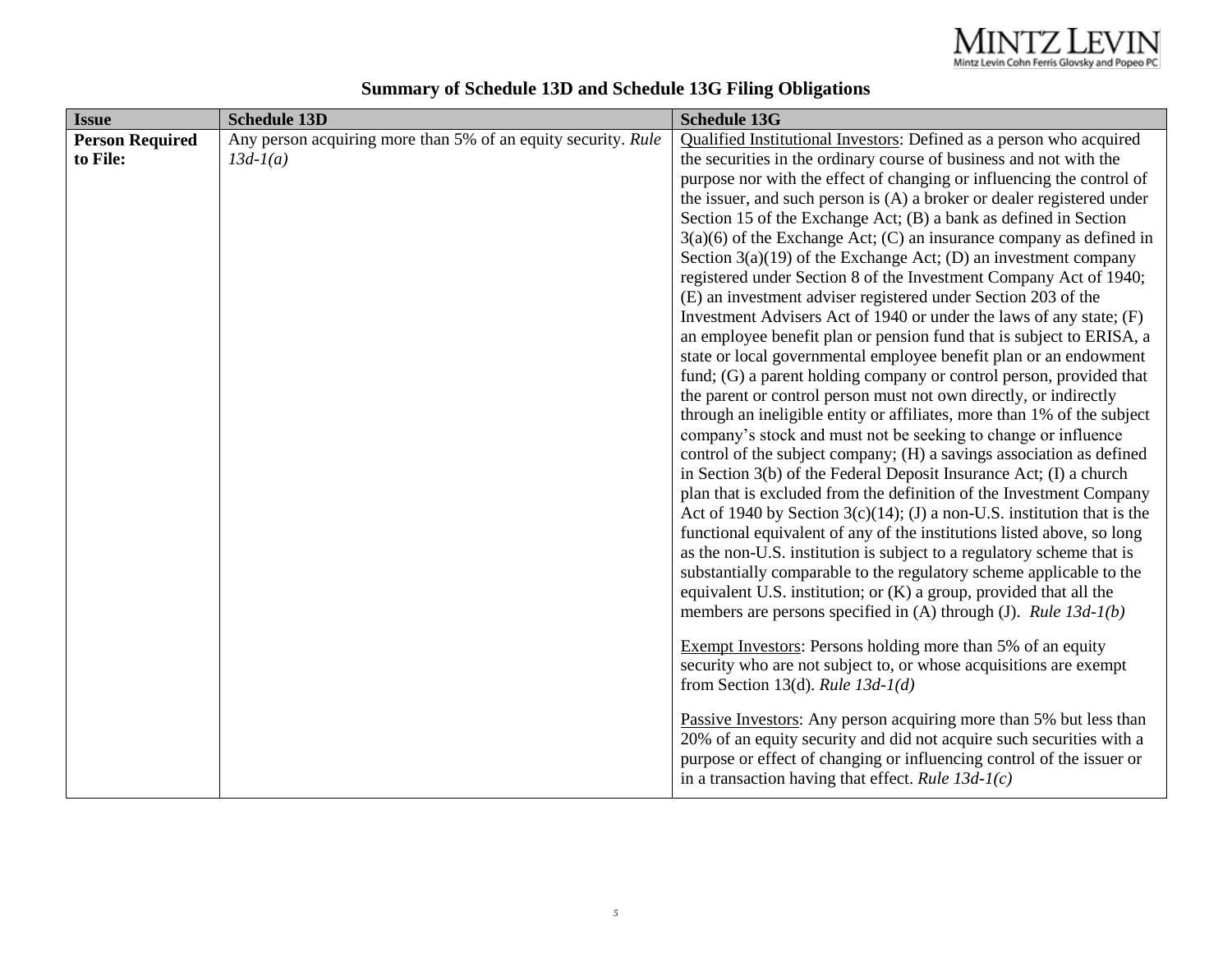| <b>Issue</b>           | <b>Schedule 13D</b>                                                                                                                                                                                                                                     | <b>Schedule 13G</b>                                                                                                                                                                                                                                                                                                                                                                                                                                                                                                                                                                                                                                                                                                                                                                                                                                                                                                                                                                                                             |
|------------------------|---------------------------------------------------------------------------------------------------------------------------------------------------------------------------------------------------------------------------------------------------------|---------------------------------------------------------------------------------------------------------------------------------------------------------------------------------------------------------------------------------------------------------------------------------------------------------------------------------------------------------------------------------------------------------------------------------------------------------------------------------------------------------------------------------------------------------------------------------------------------------------------------------------------------------------------------------------------------------------------------------------------------------------------------------------------------------------------------------------------------------------------------------------------------------------------------------------------------------------------------------------------------------------------------------|
| <b>Initial Filing:</b> | Within 10 calendar days after the acquisition. Rule $13d-1$ (a)                                                                                                                                                                                         | Qualified Institutional Investors: Within 45 calendar days after the<br>calendar year in which the person holds more than 5% as of the year<br>end, or within 10 calendar days after the end of the first month in<br>which the person's beneficial ownership exceeds 10% of the class of<br>equity securities computed as of the end of the month. Rule 13d-<br>1(b)(2)                                                                                                                                                                                                                                                                                                                                                                                                                                                                                                                                                                                                                                                        |
|                        |                                                                                                                                                                                                                                                         | Exempt Investors: Within 45 calendar days after the calendar year in<br>which the person becomes obligated to file. Rule $13d-1$ (d)<br>Passive Investors: Within 10 calendar days after the acquisition. Rule                                                                                                                                                                                                                                                                                                                                                                                                                                                                                                                                                                                                                                                                                                                                                                                                                  |
|                        |                                                                                                                                                                                                                                                         | $13d-1(c)$                                                                                                                                                                                                                                                                                                                                                                                                                                                                                                                                                                                                                                                                                                                                                                                                                                                                                                                                                                                                                      |
| <b>Amendments:</b>     | File promptly to reflect any material change including a change<br>in investment purpose. An acquisition or disposition of<br>beneficial ownership of securities equal to 1% or more of the<br>class is deemed to be a material change. Rule $13d-2(a)$ | All Filers: Within 45 calendar days after the end of the calendar year<br>to report any change in the information. Rules $13d-2(b)$ , (c) and (d)<br>Qualified Institutional Investors: In addition to the requirement stated<br>above, within 10 calendar days after the end of the first month in<br>which the person's beneficial ownership exceeds 10% of the class<br>computed as of the end of the month, and thereafter within 10<br>calendar days of the end of any month in which the person's<br>beneficial ownership increases or decreases more than 5% computed<br>as of the end of the month. Rule $13d-1(b)(2)$ and $13d-2(c)$<br>Passive Investors: Within 45 calendar days after the end of the<br>calendar year to report any change in the information. In addition, an<br>amendment must be filed promptly upon the person's beneficial<br>ownership exceeding 10% of the class and thereafter promptly upon<br>the person's beneficial ownership increasing or decreasing more than<br>5%. Rule $13d-2(a)$ |

| <b>Issue</b>                             | <b>Schedule 13D</b>                                       | <b>Schedule 13G</b>                                                                                                                                                                                                                                                                                                                                                        |
|------------------------------------------|-----------------------------------------------------------|----------------------------------------------------------------------------------------------------------------------------------------------------------------------------------------------------------------------------------------------------------------------------------------------------------------------------------------------------------------------------|
| <b>Purpose of</b><br><b>Acquisition:</b> | Disclose purpose of the transaction. Schedule 13D, Item 4 | Qualified Institutional Investors: Requires certification that the<br>securities were acquired in the ordinary course of business, were not<br>acquired for the purpose of and does not have the effect of changing<br>or influencing control of the issuer, and were not acquired in a<br>transaction having such an effect. Schedule 13G, Item 10 and Rule<br>$13d-1(b)$ |
|                                          |                                                           | <b>Exempt Investors:</b> No certification required.                                                                                                                                                                                                                                                                                                                        |